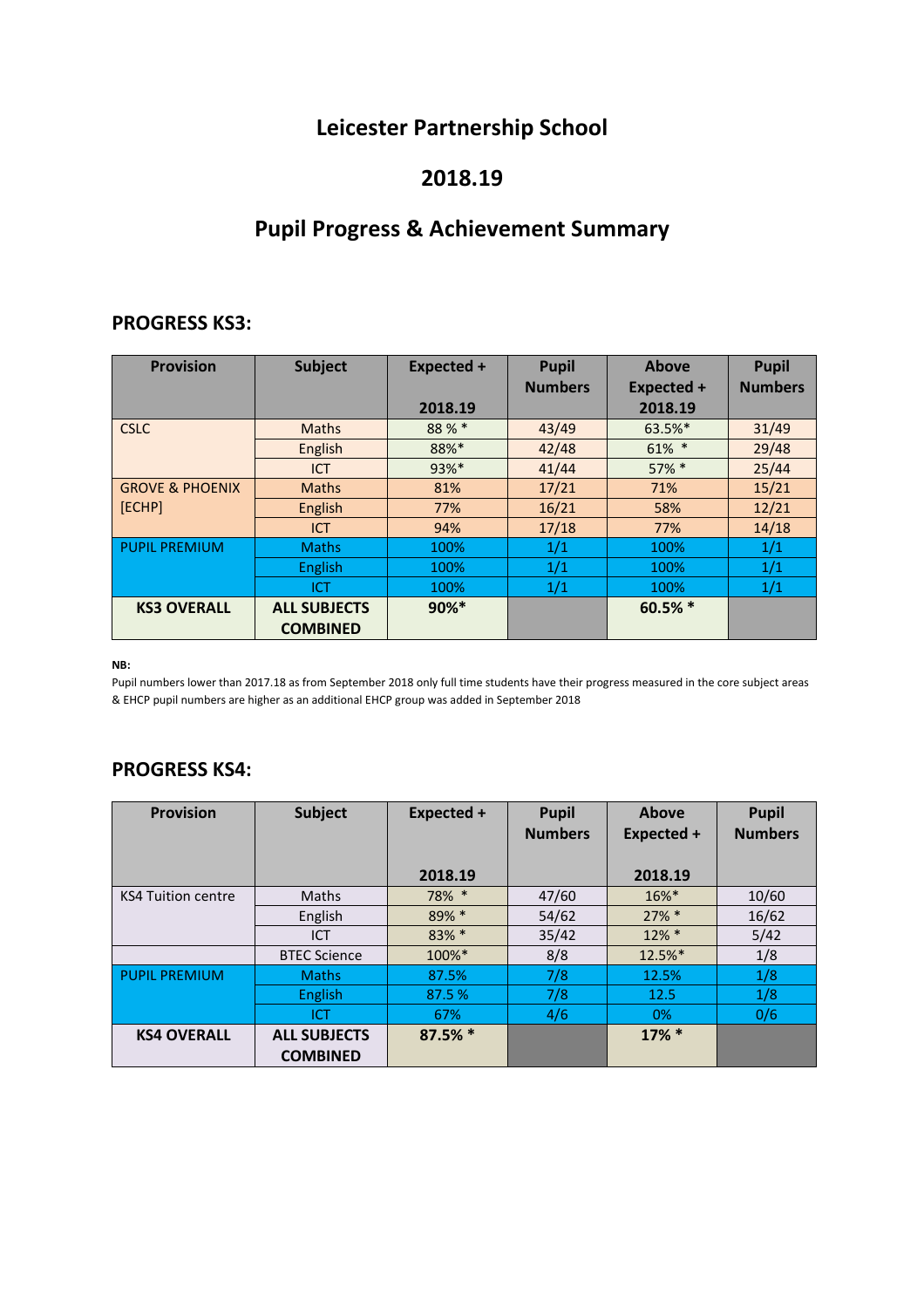#### **ACHIEVEMENT KS4: - Average Academic Point Score**

| <b>Student Category</b>        | <b>No. of Students</b><br>2018.19 | <b>Average Academic</b><br><b>Point Score</b><br>2018.19 | Average<br><b>Vocational Point</b><br>score<br>2018.19 |
|--------------------------------|-----------------------------------|----------------------------------------------------------|--------------------------------------------------------|
| Year 11 - All                  | 35                                | 77                                                       |                                                        |
| Year 11 - All 3+ terms         | 19                                | 104                                                      |                                                        |
| Year 11- LPS 3 + terms         | 8                                 | 89                                                       | 46.5                                                   |
| Year 11-Pupil Premium Students | 4                                 | 87.5                                                     | 55.5                                                   |

#### **Maths Qualification Achieved at Expected + levels:**

| <b>Student Category</b>          | <b>No. of Students</b><br>in cohort | No of students<br>achieving Maths<br>qualification | %       |
|----------------------------------|-------------------------------------|----------------------------------------------------|---------|
|                                  | 2018.19                             | 2018.19                                            | 2018.19 |
| Year 11 - All                    | 32                                  | 24                                                 | 75%     |
| Year 11 - All 3+ terms           | 18                                  | 11                                                 | 61%     |
| Year 11-LPS 3 + terms            |                                     |                                                    | 80%     |
| Year 11 - Pupil Premium Students |                                     |                                                    | 100%    |

#### **English Qualification Achieved at Expected + levels:**

| <b>Student Category</b>          | <b>No. of Students</b><br>in cohort | No of students<br>achieving English<br>qualification | %       |
|----------------------------------|-------------------------------------|------------------------------------------------------|---------|
|                                  | 2018.19                             | 2018.19                                              | 2018.19 |
| Year 11 - All                    | 32                                  | 30                                                   | 94%     |
| Year 11 - All 3+ terms           | 18                                  | 17                                                   | 94%     |
| Year 11- LPS 3 + terms           |                                     |                                                      | 80%     |
| Year 11 - Pupil Premium Students |                                     |                                                      | 100%    |

#### **English & Maths Qualification Achieved at Expected + levels:**

| <b>Student Category</b>          | <b>No. of Students</b><br>in cohort<br>2018.19 | No of students<br>achieving English &<br><b>Maths</b><br>qualification<br>2018.19 | %<br>2018.19 |
|----------------------------------|------------------------------------------------|-----------------------------------------------------------------------------------|--------------|
| Year 11 - All                    | 32                                             | 24                                                                                | 75%          |
| Year 11 - All 3+ terms           | 18                                             | 11                                                                                | 61%          |
| Year 11- LPS 3 + terms           |                                                |                                                                                   | 80%          |
| Year 11 - Pupil Premium Students | 3                                              |                                                                                   | 100%         |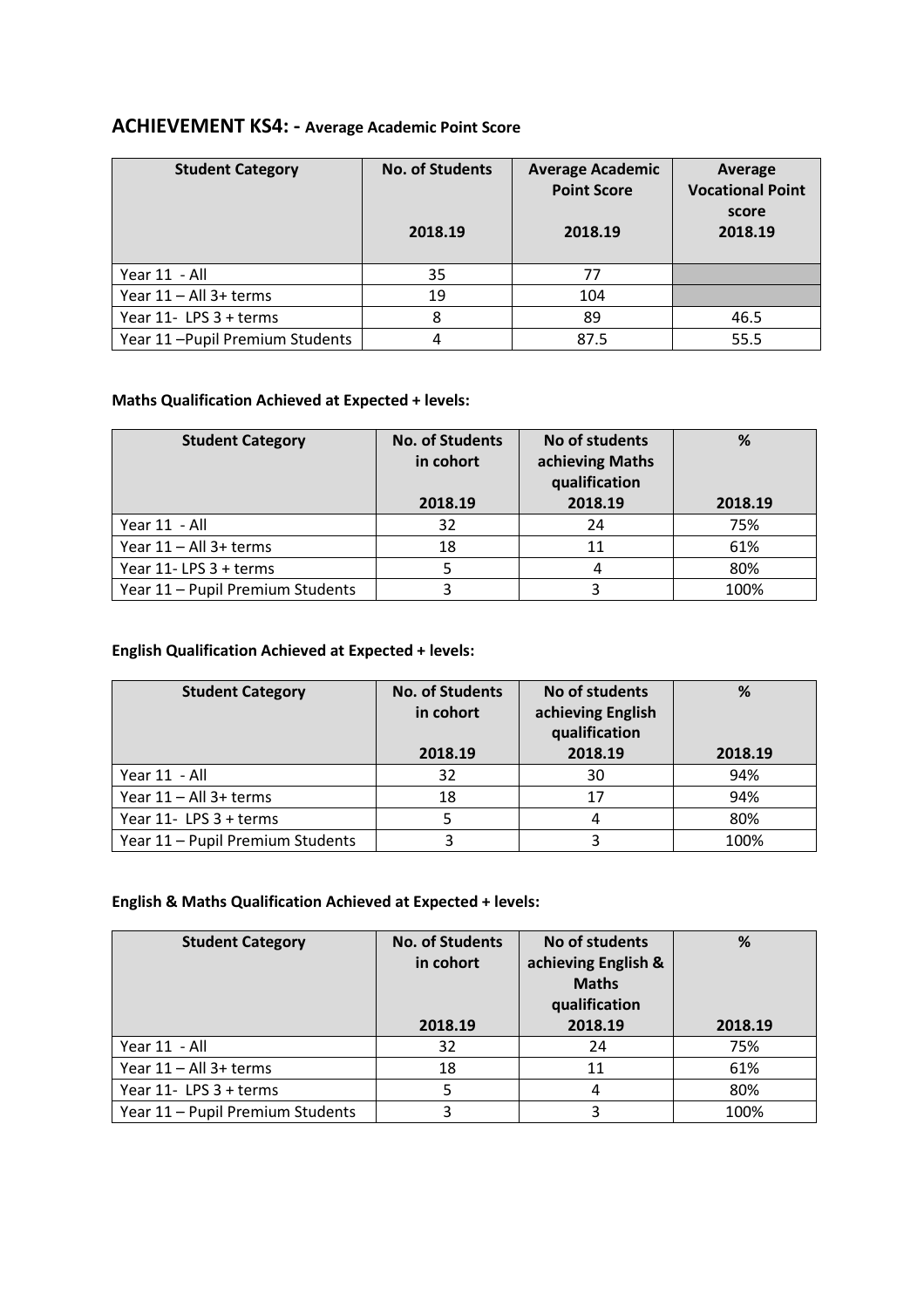#### **Science Qualification Achieved at Expected + levels:**

| <b>Student Category</b>          | <b>No. of Students</b><br>in cohort<br>2018.19 | No of students<br>achieving Science<br>qualification<br>2018.19 | %<br>2018.19 |
|----------------------------------|------------------------------------------------|-----------------------------------------------------------------|--------------|
| Year 11 - All                    | 9                                              |                                                                 | 100%         |
| Year 11 - All 3+ terms           |                                                |                                                                 | 100%         |
| Year 11- LPS 3 + terms           |                                                |                                                                 | 100%         |
| Year 11 - Pupil Premium Students |                                                |                                                                 |              |

#### **Actual Attainment from baseline in maths 3+ terms:**

| Baseline / No of<br><b>Students</b> | <b>NOT MET</b><br><b>EXPECTED</b> | <b>Met</b><br><b>Expected</b> | <b>Met Above</b><br><b>Expected</b> | <b>Met</b><br><b>Accelerated</b> |
|-------------------------------------|-----------------------------------|-------------------------------|-------------------------------------|----------------------------------|
| Pre-Entry [0]                       |                                   |                               |                                     |                                  |
| $E1$ [0]                            |                                   |                               |                                     |                                  |
| E2 [1]                              |                                   |                               |                                     |                                  |
| E3[8]                               |                                   | 5                             |                                     |                                  |
| $L1$ [1]                            |                                   |                               |                                     |                                  |
| $L2$ [0]                            |                                   |                               |                                     |                                  |
| GCSE D/G [9]                        | h                                 |                               |                                     |                                  |
| <b>GCSE A/C [0]</b>                 |                                   |                               |                                     |                                  |

#### **Actual Attainment from baseline in English 3+ terms:**

| Baseline / No of<br><b>Students</b> | <b>NOT MET</b><br><b>EXPECTED</b> | <b>Met</b><br><b>Expected</b> | <b>Met Above</b><br><b>Expected</b> | <b>Met</b><br><b>Accelerated</b> |
|-------------------------------------|-----------------------------------|-------------------------------|-------------------------------------|----------------------------------|
| Pre-Entry [0]                       |                                   |                               |                                     |                                  |
| $E1$ [0]                            |                                   |                               |                                     |                                  |
| E2[1]                               |                                   |                               |                                     |                                  |
| E3 [7]                              |                                   |                               |                                     |                                  |
| $L1$ [1]                            |                                   |                               |                                     |                                  |
| L2[0]                               |                                   |                               |                                     |                                  |
| GCSE 1/4 [9]                        |                                   |                               |                                     |                                  |
| GCSE 5/9 [0]                        |                                   |                               |                                     |                                  |

#### **Actual Attainment from baseline in BTEC Science 3+ terms:**

| Baseline / No of | <b>NOT MET</b>  | <b>Met</b>      | <b>Met Above</b> | <b>Met</b>         |
|------------------|-----------------|-----------------|------------------|--------------------|
| <b>Students</b>  | <b>EXPECTED</b> | <b>Expected</b> | <b>Expected</b>  | <b>Accelerated</b> |
| Pre-Entry [0]    |                 |                 |                  |                    |
| $E1$ [0]         |                 |                 |                  |                    |
| E2[0]            |                 |                 |                  |                    |
| E3 [0]           |                 |                 |                  |                    |
| L1[8]            |                 |                 |                  |                    |